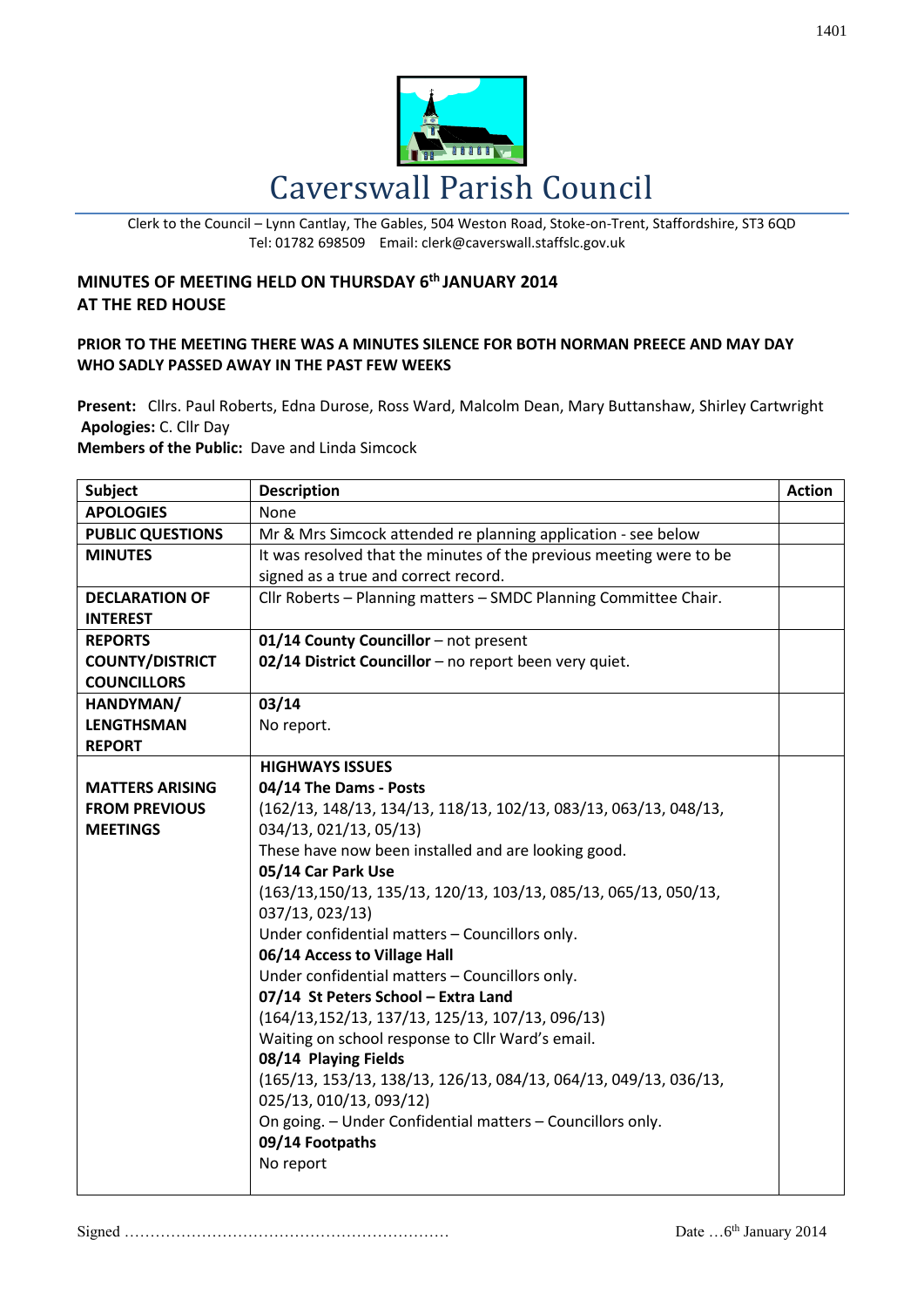| ı |  |
|---|--|
|---|--|

| <b>Subject</b>         | <b>Description</b>                                                                                                             | <b>Action</b> |
|------------------------|--------------------------------------------------------------------------------------------------------------------------------|---------------|
| <b>MATTERS ARISING</b> | <b>Unresolved matters</b>                                                                                                      |               |
| <b>FROM PREVIOUS</b>   | 10/14 Dog signs                                                                                                                |               |
| <b>MEETINGS</b>        | Cllr Roberts to be put up this week.                                                                                           | PR            |
| continued              |                                                                                                                                |               |
|                        | 11/14 Flower boxes                                                                                                             |               |
|                        | Cllr Cartwright asked if working party could be set up to tend to the                                                          |               |
|                        | flower boxes - discussed and decided new soil/compost required and                                                             |               |
|                        | plants needed. Mr Simcock was asked to obtain prices for compost and                                                           |               |
|                        | plants for the 11 boxes on the railings, Clerk to liase with him on this.                                                      | Clerk         |
|                        | 12/14                                                                                                                          |               |
| <b>CORRESPONDENCE</b>  | <b>TSB</b><br><b>Bank Statement</b>                                                                                            |               |
|                        |                                                                                                                                |               |
|                        | <b>Comm Councils</b><br>Re Best Kept Village Competition 2014                                                                  |               |
|                        | 13/14                                                                                                                          |               |
| <b>FINANCE AND</b>     | Payments:                                                                                                                      |               |
| <b>PRECEPT 2014/15</b> | The following accounts were approved for payment:-                                                                             |               |
|                        | Mrs L Cantlay - Clerk Salary and Expenses - January<br>£169.99                                                                 |               |
|                        | N & J Tree Services - Posts on The Dams<br>£3534.00                                                                            |               |
|                        | Ross Nicholls - Handyman work - Dec and Jan<br>£97.28                                                                          |               |
|                        | TOTAL PAYMENTS THIS MONTH - £3796.77                                                                                           |               |
|                        | Transfer $-$ £4500.00                                                                                                          |               |
|                        | <b>Receipts:</b><br>Interest re Instant Access Accounts - £0.47 & £0.16                                                        |               |
|                        | <b>TOTAL RECEIPTS RECEIVED - £0.74</b>                                                                                         |               |
|                        | Accounts (after any payments/transfers made) :-                                                                                |               |
|                        | Current Account - £1,322.85<br>$\bullet$                                                                                       |               |
|                        | Instant Access Account - £ 7,626.47<br>$\bullet$                                                                               |               |
|                        | Contingency Account - £4,097.27<br>$\bullet$                                                                                   |               |
|                        |                                                                                                                                |               |
|                        | 14/14                                                                                                                          |               |
|                        | 2014/15 PRECEPT:                                                                                                               |               |
|                        | Clerk had received letter from SMDC re precept/tax base and about                                                              |               |
|                        | Clerks Forum on 22 January when Clerks and Cllrs can attend to learn                                                           |               |
|                        | more about how the tax band relates to precepts. Clerk to contact                                                              | Clerk         |
|                        | SMDC to enquire about format of meeting and get back to Cllrs.                                                                 |               |
|                        | Although not mandatory it was considered that if possible Cllrs who                                                            |               |
|                        | could attend should do so.                                                                                                     |               |
|                        | Meeting to be arranged after this forum to finalise our precept                                                                | Clerk         |
|                        | requirements - date to be confirmed. Clerk to produce comparative                                                              |               |
|                        | account information for last couple years to help with this process.                                                           |               |
| <b>PLANNING</b>        |                                                                                                                                |               |
|                        | 15/14                                                                                                                          |               |
| <b>MATTERS</b>         | <b>Applications:</b>                                                                                                           |               |
|                        | SMD/2013/0872 - Derelict Builders Yard, Winterfield Lane -<br>Development of 40 affordable homes of mixed tenure - OBJECTION - |               |
|                        | over development of site, access on to highways close to blind bend, rat                                                       |               |
|                        | run, very narrow lane, query tried sell as commercial business, lighting                                                       |               |
|                        | non existent, no footpaths, suspect land contamination, items put there                                                        |               |
|                        | by owners of Sheepwash when clearing the land, bus service is non                                                              |               |
|                        | existent this information received from residents of adjoining property,                                                       |               |
|                        | Dave and Linda rather have mixed property balance, would have impact                                                           |               |
|                        | on Caverswall and Weston Coyney because of location and not on                                                                 |               |
|                        | Werrington as per application details.                                                                                         |               |